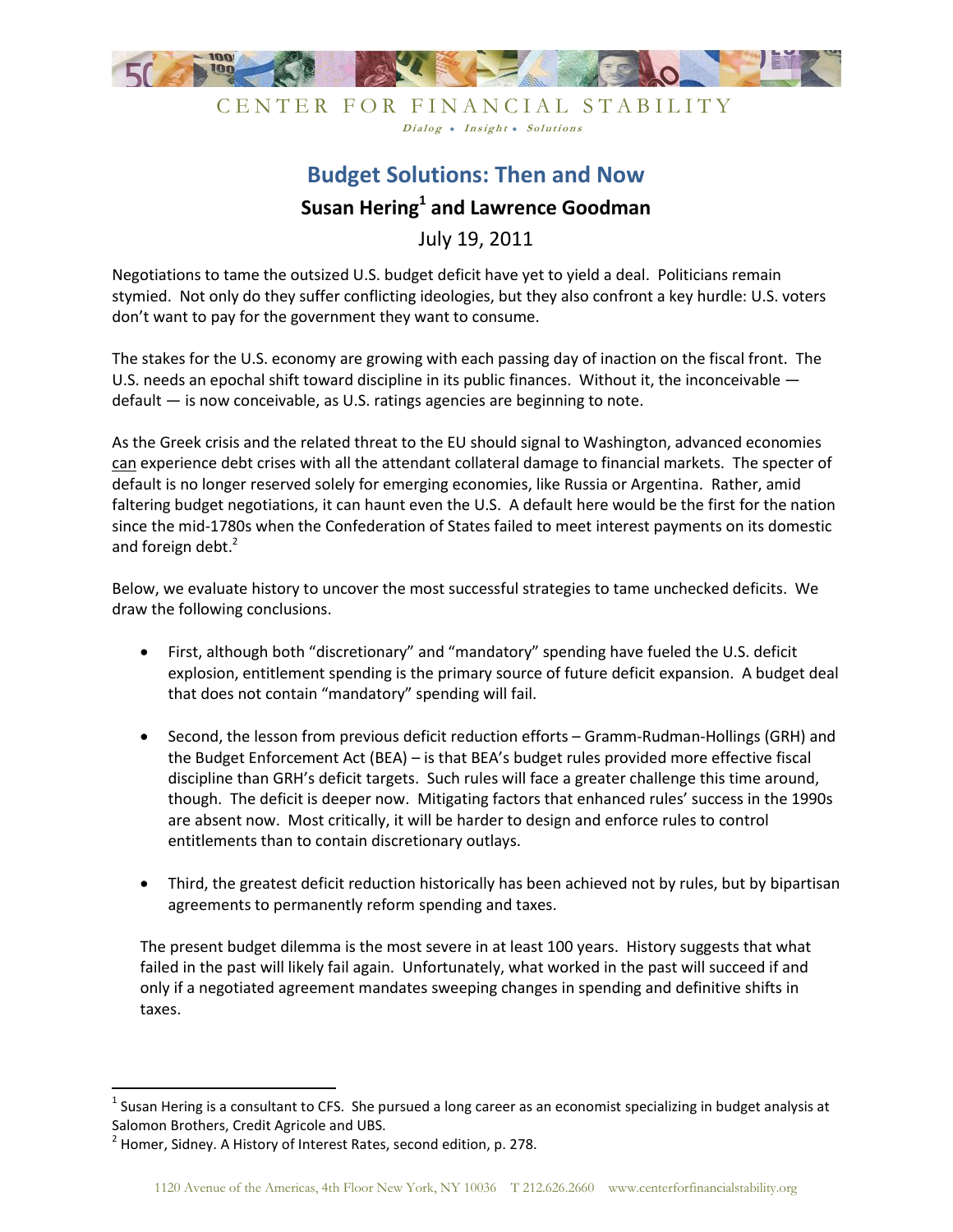

Dialog . Insight . Solutions

#### **The Historical Perspective**

The U.S. comes to the current debt ceiling debate with a staggering deficit problem. The federal budget gap topped out at 10% of GDP during the Great Recession and has since dipped only to about 9% of GDP. From an international risk perspective, warning signs flash when the deficit exceeds 4% of GDP. The implication is that the U.S. has strayed from the danger zone into the crisis zone.





Source: Office of Management and Budget, Historical Financial Statistics and Center for Financial Stability Inc.

Only in World War II was the U.S. budget deficit higher (Figure 1). And in that period, the U.S. was better positioned to afford deficit spending related to the war, thanks to a far stronger balance sheet. Notably, public debt in 1940 was a manageable 40% of GDP as against 60% of GDP before the recent global financial crisis.

In fact, the US fiscal position is in even worse shape than conventional analysis of the budget suggests. Large refinancings of debt represent an equally severe – yet lesser known challenge. The U.S. faces a bunching of principal payments falling due in the next year. In fact, the U.S. maturity profile is excessively bunched in the short term by comparison with other advanced economies as well as the period in the US after World War II.<sup>3</sup>

The experience of Emerging Markets and some advanced economies suggests that as the budget deficit widens, it is the repayment of principal that often triggers a crisis rather than simply the size of the debt or deficit.

Moreover, the deficit today continues to outpace those in previous downturns. Even during the Depression and the steep early 1980s recession the budget gap never topped 6% of GDP. The cumulative deficit (as a percentage of GDP) in the four years since recession struck in fiscal 2008 already exceeds the ten-year tally for the Great Depression (Figure 2).

 3 Goodman, Lawrence, "Treasury Maturities: The Other Fiscal Problem" – Center for Financial Stability, Inc., March 10, 2011.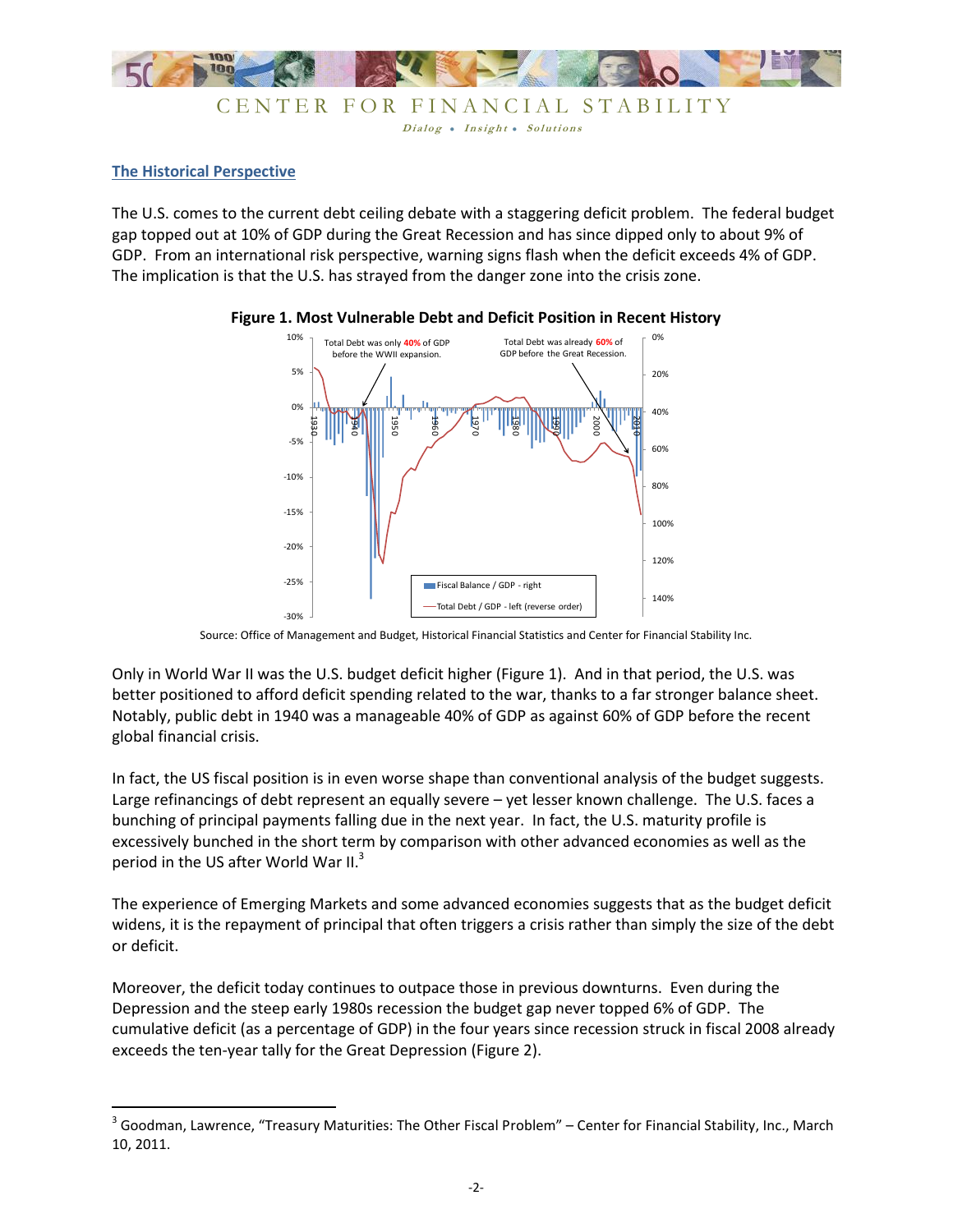

## CENTER FOR FINANCIAL STABILITY

Dialog • Insight • Solutions



**Figure 2. Cumulative Deficits in Deep Downturns**

The deficit should shrink in coming years, if the U.S. economy continues to stabilize and unemployment drifts lower, if only very slowly. A gradual drift back toward full employment would eventually boost revenues' share of GDP to at least 16% of GDP. That's true even if the country sustains all of the tax breaks implemented in the last 10 years. And revenues would likely climb by another 1¼% to about 17¼% of GDP, if policy makers permitted some temporary tax breaks to expire, such as the payroll tax and corporate tax breaks implemented last year. Even so, revenues would linger below the long-term average for revenues. Since Medicare and other entitlements threw down roots in the late 1960s, revenues have averaged 18.2% of GDP.

#### **The Structural Deficit Dilemma**

The problem for the U.S. is that the current deficit is more structural than cyclical, despite the severity of the recent recession. The Congressional Budget Office estimates that less than one quarter of the 2011 deficit owes to operating at less than full employment. And less than 20% reflects the stimulus measures enacted in 2009 and 2010. Consequently, roughly 60% of the 2011 deficit —about 5½% of GDP—owes to a chronic mismatch between spending and taxes that has emerged over the past decade. Of that more permanent gap, about half derives from the temporarily extended 2001-2003 tax cuts and the perennially renewed alternative minimum tax relief. The balance stems from substantially higher spending.

A rough proxy for the structural budget deficit is the deficit without automatic stabilizers, which is calculated by the Congressional Budget Office (see Figure 3). This measure abstracts from changes in revenues and outlays that are attributable to cyclical changes in output and employment. By this measure, the deficit is 40% bigger than it was in 1985, when Congress enacted the Gramm Rudman Hollings deficit reduction legislation. It is almost 60% larger than it was in 1990 when Congress passed the Budget Enforcement Act aimed at paring the deficit. The bottom line is that in this budget debate, the deficit is starting from a much bigger hole. Moreover, it is a hole that will be hard to fill, partly because it will continue growing and partly because, as has been widely noted, the sources of that growth – old age benefits and health care – are extraordinarily popular with voters.

Source: Office of Management and Budget, Historical Financial Statistics and Center for Financial Stability Inc.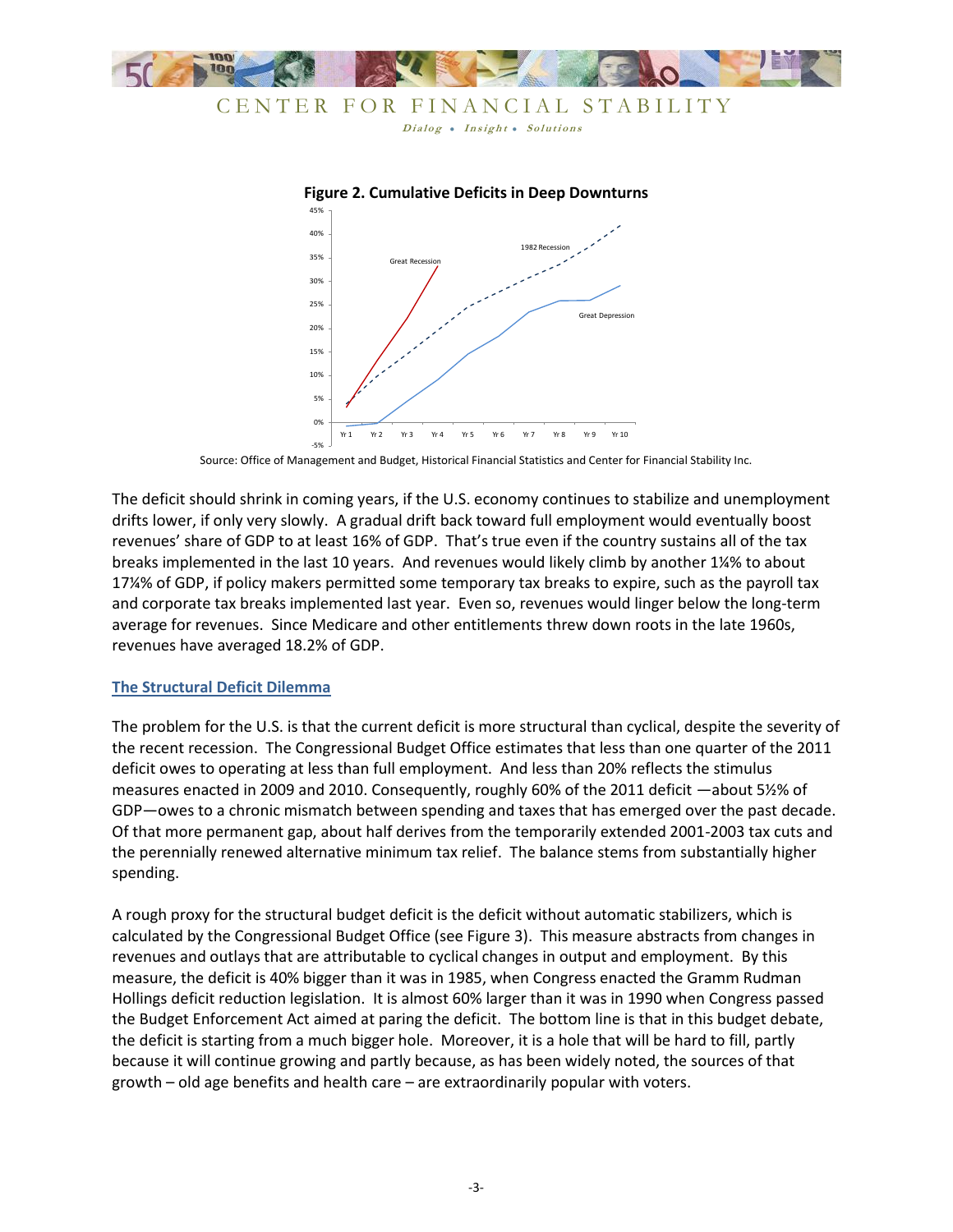



**Figure 3. Budget Deficit: Total and Without Automatic Stabilizers**

Demographics have swung from faintly budget-friendly during the 1980s and 1990s to budget-hostile in the 2010s. Baby boomers are flooding into retirement and promise to send old age spending into the stratosphere.<sup>4</sup> If current policies persist, Social Security benefits will climb by about 1⁄2% of GDP over the next 10 years, while spending for Medicare, Medicaid and other health entitlements shoot up by 1 1/2% of GDP (see Figure 4). While discretionary spending has helped bloat the deficit over the past decade, it is this explosion of spending that is the key driver of the deepening deficit problem that confronts the United States—and many other developed countries. Revenues, by comparison, are likely to remain relatively stable relative to GDP, absent major changes in current tax policy.



#### **Figure 4. Selected Federal Entitlements**

\* Includes Medicare, Medicaid, children's health and health care exchange subsidies Source: Congressional Budget Office.

The current debt ceiling showdown is also distinguished by the exceptionally high level of federal debt. Federal debt held by the public this year will reach a 60-year high near 70% of GDP—more than double

 4 Lumsdaine, Robin L. "The Market for LTC Insurance and Systemic Risk" – Center for Financial Stability, Inc., January 14, 2011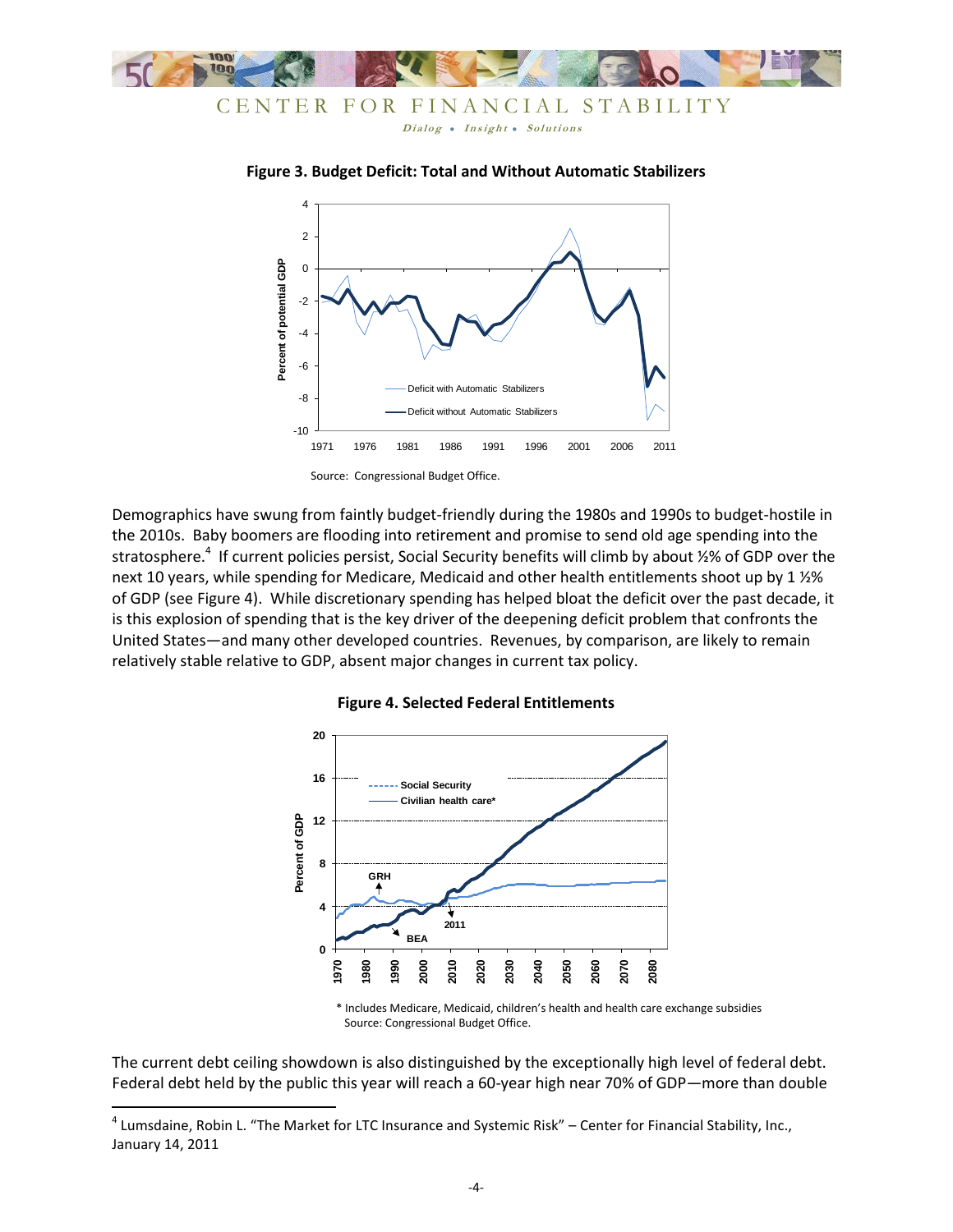

CENTER FOR FINANCIAL STABILITY Dialog • Insight • Solutions

its level just 10 years ago (see Figure 5). Even at this height, the U.S. debt burden (including state and local governments) is about average for advanced countries and less than half as large as the biggest advanced economy debtor—Japan. But the U.S. debt burden is poised to rise significantly further, absent sizable deficit reduction. A more elevated debt burden could be perilous for a nation in which half of the federal debt is owned by foreign investors. For comparison, foreign investors hold only about 5% of Japanese government debt. Moreover, the escalating interest payments that inevitably accompany a burgeoning debt will increasingly funnel federal spending outside the country.



**Figure 5. Federal Debt** 

#### **Approach to Budget Solutions**

That the U.S. has a serious budget and debt problem is hardly subject to debate. The exact scope of the problem is more debatable. Policy makers must decide first on an objective. Do they try to balance the budget, as they did in previous budget showdowns? Or, given the massive size of the deficit and the pallid pace of U.S. growth, do they try to stabilize the debt's escalating share of GDP or seek to cap the deficit's share of GDP (see Figure 5)?

Stabilizing the debt is probably the most critical objective; that goal does not require a balanced budget. To stabilize the debt held by the public around 70% of GDP, and the gross public debt ratio near the current 93% of GDP, assuming nominal trend GDP growth of about 4 ½% per year, the U.S. would need to run deficits averaging less than 3% of GDP. If policy makers aim for a lower debt ratio—as the IMF would advise—budgets would need to veer closer to balance.

Yet more contentious is how to resolve the deficit problem. There are an infinite number of combinations of higher taxes and lower spending that could restore the deficit to a sustainable level. Some are quite simple – yet we can learn from prior attempts to reduce the deficit.

Washington historically has addressed deficits in two ways: grand budget accords and budget process reforms. Bipartisan agreements to pare deficits have yielded the most important successes. Such efforts produced lasting reforms of Social Security in 1977 and 1983 when the program was in serious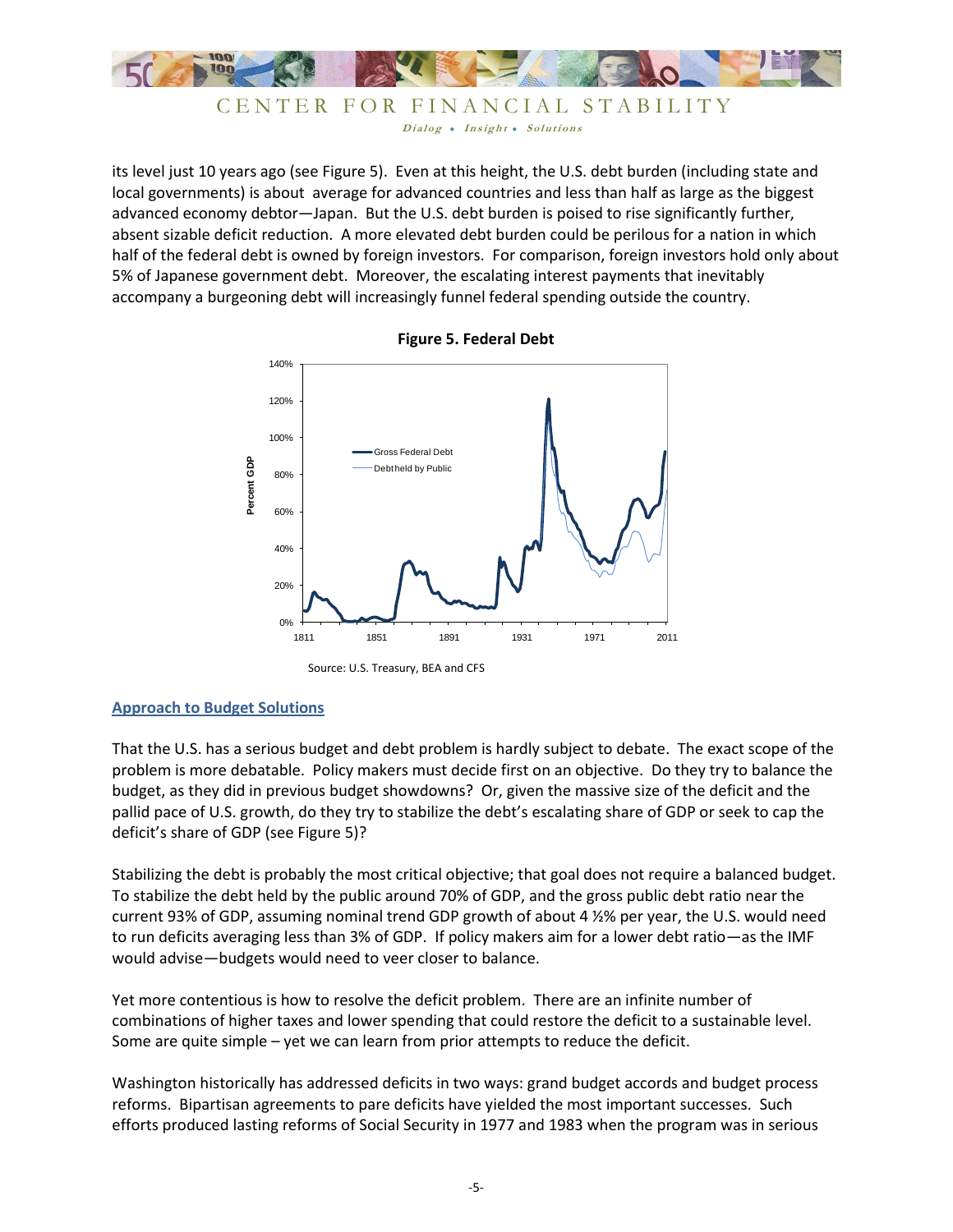

Dialog • Insight • Solutions

trouble. In 1990 and again in 1993, the political parties worked out compromises to narrow the deficit with both spending cuts and tax hikes. The agreements included both immediate and prospective spending cuts and tax hikes, and laid a strong foundation for future deficit reduction.

Budget process reforms have also produced some deficit reduction, but the record has been more mixed.

*Gramm-Rudman-Hollings (GRH)* – The country tried two deficit reduction methodologies in the 1980s and 1990s. The first approach – the 1985 Gramm-Rudman-Hollings (GRH) legislation – utilized acrossthe-board spending cuts to reduce the deficit below specified deficit targets. The focus on spending cuts was consistent with the philosophy of the Administration in charge at the time. But the focus also reflected the origins of the deficit: The doubling of the structural deficit in the previous 10 years occurred as revenues (adjusted for automatic stabilizers<sup>5</sup>) dipped by only 0.3% to 17.9% of GDP while spending (adjusted for automatic stabilizers) climbed by 2.1 percentage points to 22.5% of GDP (see Figure 6).



**Figure 6. Revenue and Outlays without Automatic Stabilizers** 

 $\overline{\phantom{a}}$ 

The GRH legislation was initially stalled by constitutional objections to the means of implementing the cuts. But even when revamped in 1987, the GRH strategy failed to dramatically reduce deficits. It did trigger several modest across-the-board spending cuts and it facilitated a dip in defense spending. A key problem was that Congress revised up the deficit targets, pushing balanced budgets further into the future. According to the CBO, Congress also resorted to optimistic economic assumptions and "smoke and mirrors" to reach deficit targets –on paper.<sup>6</sup> Not surprisingly, the underlying or "cyclically-adjusted" deficit (which abstracts from swings in taxes and outlays that occur automatically as the economy oscillates around full employment) moved sideways between 1985 and 1990. Adjusted for automatic stabilizers, revenues were flat in those five years, while spending dipped by just 0.5% of GDP.

Source: Congressional Budget Office.

<sup>&</sup>lt;sup>5</sup> Automatic stabilizers are changes in receipts and outlays that occur reflexively as output and employment move cyclically. For example, corporate taxes automatically decline as profits slump in a recession, while jobless benefits and food stamps automatically rise as unemployment expands.

<sup>6</sup> Robert Reischauer, Congressional Testimony before the Committee on Government Operations, May 13, 1993. http://www.cbo.gov/ftpdocs/103xx/doc10382/1993\_05\_13reischauertestimony.pdf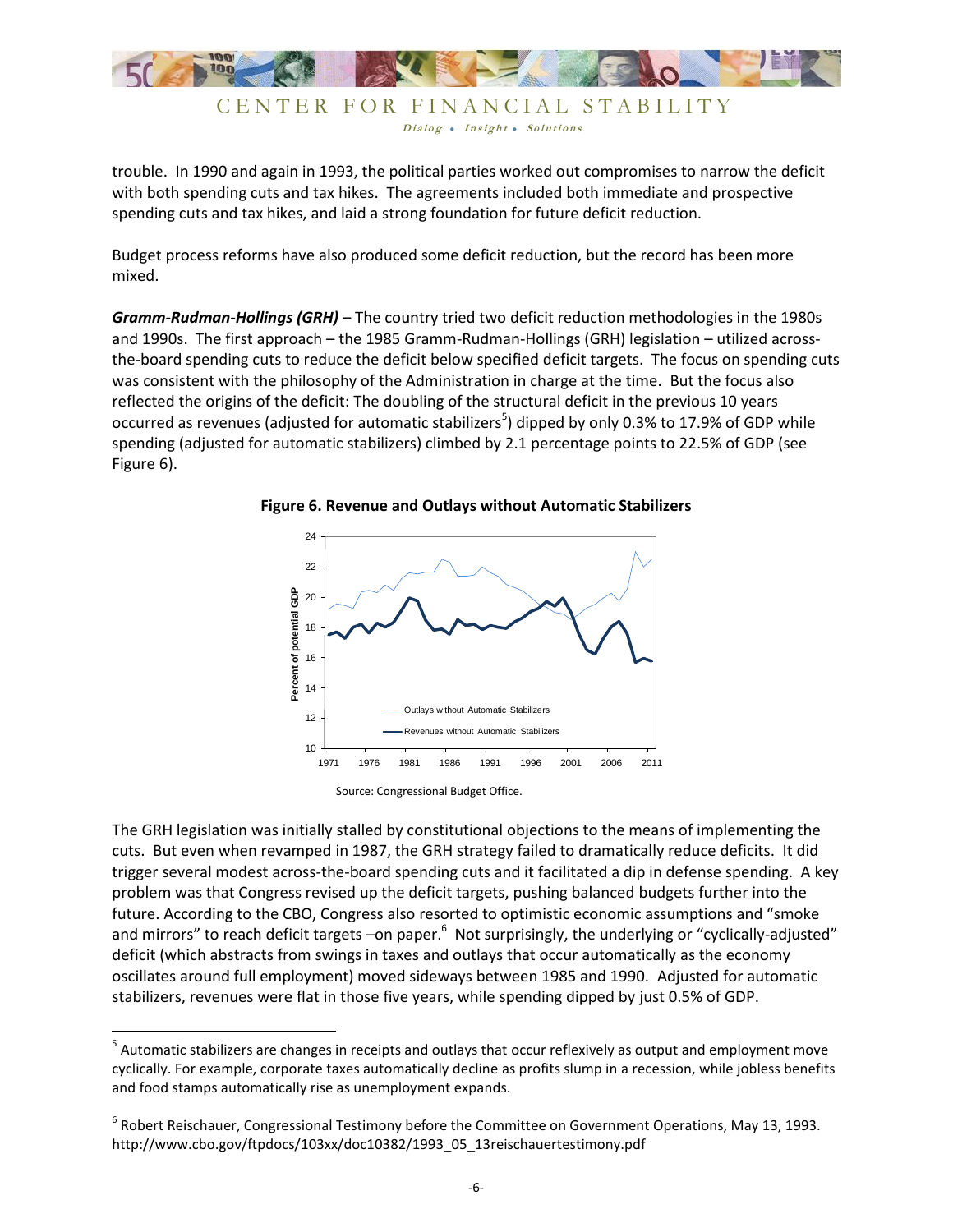

CENTER FOR FINANCIAL STABILITY Dialog . Insight . Solutions

*Budget Enforcement Act (BEA)* – In 1990, the slow pace of deficit reduction, reinforced by continued pressure for action from bond market vigilantes, encouraged Congress to enact the Budget Enforcement Act. This legislation set explicit annual targets for discretionary spending (i.e. spending on programs that require regular approval) and required that any new entitlements (programs that enjoy permanent approval) or tax breaks be funded with new revenues. Unlike the GRH attempt, this deficit reduction effort was followed by a steady, sizable slide in the cyclically-adjusted deficit. Indeed, this deficit measure shifted to a surplus in 1997.

**The implication is that the new budget rules provided more effective discipline for policymakers than had the more easily subverted deficit targets set by GRH.** The actual deficit did not sink steadily in the wake of the BEA; a recession interceded initially. However, even the actual deficit disappeared eventually. In 1998-2002, the U.S. recorded budget surpluses – something the BEA never aimed to achieve.

This remarkable outcome no doubt owed something to the new budget rules. However, economic, geopolitical and financial forces contributed importantly to this unexpectedly robust success – forces that may not be as powerful this time around, even if Congress reverts to the BEA spending rules.

 First, in the 10 years between the enactment of BEA and the peak in the budget surplus, defense spending provided nearly all of the reduction in discretionary spending to 6.3% of GDP from 8.7% in 1990. The end of the Cold War facilitated a 15% reduction in annual defense outlays between 1991 and 1999.

Planned troop withdrawals from Iraq and Afghanistan offer latitude for a renewed reduction in defense spending now. However, the perceived need for defense spending does not seem to have fallen as sharply as in the early 1990s. Consequently, paring discretionary spending now will likely be more challenging than in the 1990s.

- Second, a secular decline in interest rates helped push Federal interest outlays to 2.3% of GDP in 2000 from 3.2% of GDP in 1990. That drop of close to one percentage point accounted for almost one sixth of the deficit improvement during that decade. With interest rates already hovering near historic lows, it's hard to imagine a comparable contribution to deficit reduction from interest expenses this time around. At best, a very slow rebound in U.S. interest rates from recession-depressed levels is likely to limit the inevitable rise in interest costs as U.S. deficits persist in coming years.
- Third, the emergence of surpluses depended importantly on tax increases approved in 1990 and 1993 (see Figure 7). The Treasury has estimated that these tax hikes boosted federal revenues by about 1.25 percentage points of GDP, based on conditions around the time of enactment.<sup>7</sup> However, these tax bills included meaningful increases in taxes aimed at high-income individuals: they boosted the top marginal tax rates and lifted the ceiling of income subject to the Medicare tax. (We estimate the increase at about \$50 billion (in 2011 dollars) at annual rates.) And even as top marginal rates were rising, the distribution of income was shifting

 7 Jerry Tempalski, U.S. Department of Treasury, "Revenue Effects of Major Tax Bills," OTA Working Paper 81, revised September 2006. http://www.treasury.gov/resource-center/tax-policy/tax-analysis/Documents/ota81.pdf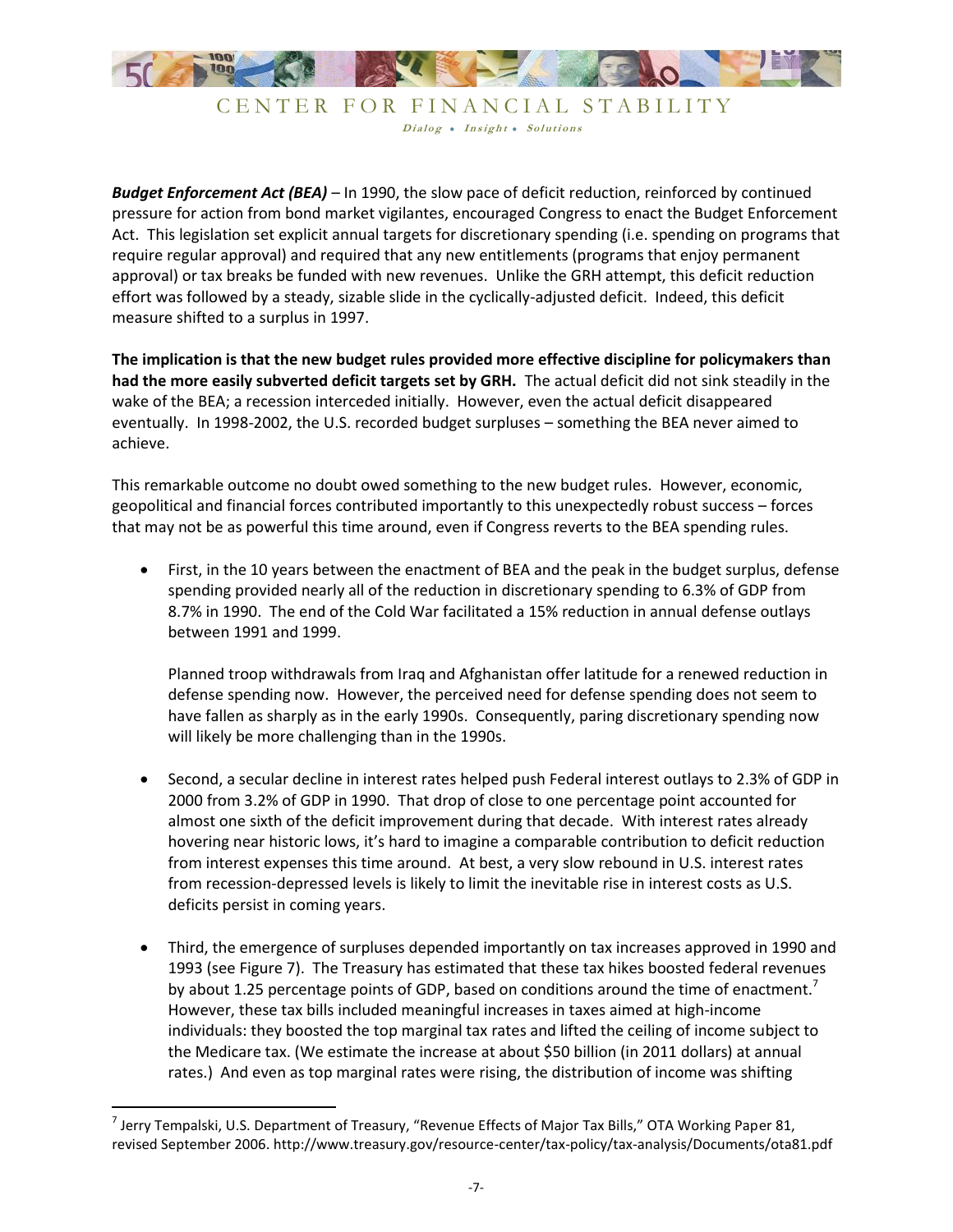

CENTER FOR FINANCIAL STABILITY Dialog • Insight • Solutions

increasingly toward upper-income brackets. As a result, long-term revenue gains from the early 1990s tax hikes likely exceeded initial estimates. Whether Congress will again focus revenue increases on the well-to-do remains a subject of substantial disagreement. At a minimum, though, there is no guarantee that the distribution of income will continue to shift as rapidly toward upper-income earners, reinforcing the revenue bang from any upper-income tax hike.





- Fourth, the budget benefited from unexpectedly brisk economic growth in the latter1990s. In 1991, the Congressional Budget Office anticipated that real GDP would expand by only 2.1% on average between 1990 and 2000. Five years later, the CBO was still projecting a scant 2% average growth for the decade. In fact, real GDP expanded at a 3.4% (calendar year) annualized clip over those 10 years. As a result, cyclically sensitive outlays were lower and revenues higher than expected, yielding consistently lower deficits—and eventually bigger surpluses—than the CBO projected. An equity bubble reinforced the deficit surprise by bloating capital gains tax collections. The constant downside surprises on the deficit indirectly helped to contain the urge to spend and to cut taxes; Congress constantly anticipated bigger deficits than eventually materialized.<sup>8</sup> There is no guarantee that budget forecasts errors will be so consistently favorable in the next 10 years.
- A final factor that helped pare deficits in the 1980s and 1990s was financial market pressure. So-called bond market vigilantes kept the deficit in the spotlight, and threatened policymakers with sharply higher interest rates, and potentially sharply lower growth, if Washington veered away from prudent fiscal policies, despite a broad-based acceptance on Capitol Hill that deficits were unsustainably high.

Unfortunately, bond market vigilantes have been absent for years – at least as evidenced by interest rate gyrations. Bond yields in the United States recently display no clear link to deficit trends. The apparent absence of this pressure could impede progress toward deficit reduction in the coming decade. Even though policy makers appear as acutely aware of the deficit problem now as they were in the 1980s, relations between the political parties are so fraught now that external pressure might be yet more vital to force a deficit reduction deal.

**As soon as surpluses emerged in 1998, discretionary spending accelerated. The implication is that dire deficit**<br>As soon as surpluses emerged in 1998, discretionary spending accelerated. The implication is that dire defici forecasts provide an inherent restraint on the deficit—at least in non-crisis periods.